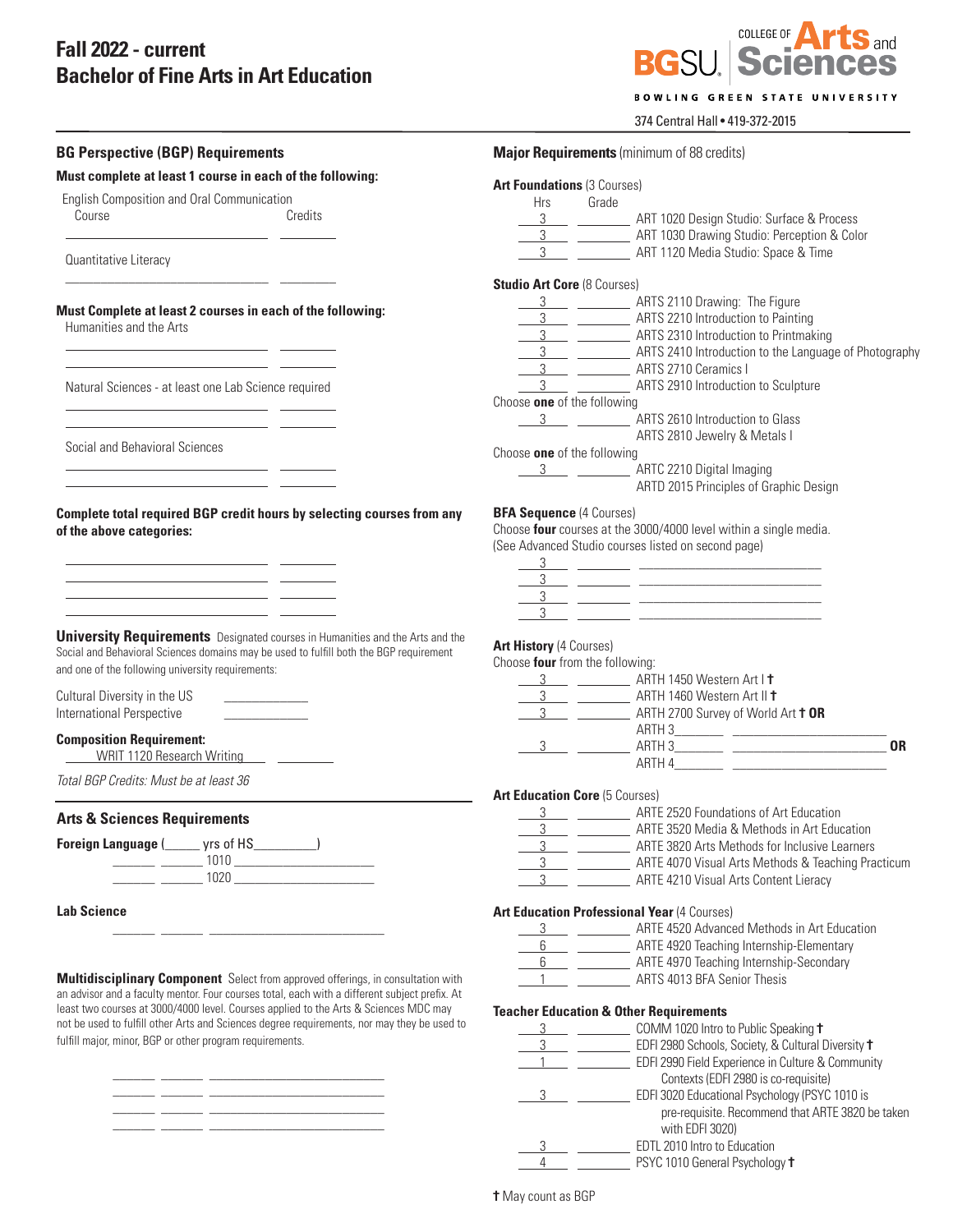## **Advanced Studios**

#### Ceramics

ARTS 3720 Ceramics II ARTS 3730 Ceramics III ARTS 4740 Advanced Ceramcis\*

Drawing and Painting

ARTS 3130 Contemporary Concepts in Drawing\* ARTS 3240 Contemporary Concepts in Painting\* ARTS 4240 Advanced Painting and Drawing\*

Glass

ARTS 3621 Methods of Practice in Glass\* ARTS 4620 Topics in Glass† ARTS 4630 Glass Research and Practices\* ARTS 4640 Advanced Glass\*

Jewelry and Metals

ARTS 3820 Color on Metal ARTS 3830 Jewelry, Metal, and Object Design II ARTS 4840 Jewelry, Metal, and Object Design III\* ARTS 4850 Jewelry, Metal, and Object Design IV\* ARTS 4860 Visual Form/Tangible Object

Photography

ARTC 3440 Video Art ARTC 4230 Advanced Digital Imaging ARTS 3420 Photography: Large Format ARTS 3430 Photography: Color\* ARTS 4410 Community Projects in Photography\* ARTS 4440 Advanced Photography\*

## Printmaking

ARTS 3320 Printmaking: Relief and Monoprinting ARTS 3330 Printmaking: Etching ARTS 3340 Printmaking: Lithography ARTS 3350 Screenprinting ARTS 4350 Advanced Printmaking\*

Sculpture

ARTS 3920 Introduction to Carving ARTS 3931 3D Digital Fabrication and Rapid Prototyping\* ARTS 3940 Spatial Practices in Sculpture ARTS 3950 Sculpture: Design Practices ARTS 4940 Advanced Technical Carving\* ARTS 4950 Advanced Sculptural Research\*

Additional Studios

ART 4000 Special Topics in Art ART 4700 Independent Study\*\* ARTS 3000 Special Topics 2-D\*\* ARTS 3010 Special Topics 3-D\*\* ARTS 4000 Special Topics 2-D\*\* ARTS 4010 Special Topics 3-D\*\* ARTS 4360 2D-Digital Hybrids\*

ARTC 2210 Digital Imaging ARTC 3000 Contemporary Practices in Digital Arts I\* ARTC 3010 Art and Code ARTC 3100 Animation Principles & Techniques\* ARTC 3110 3-D Modeling ARTC 3120 3-D Digital Animation ARTC 3211 Story & Concept Development ARTC 3260 Digital Painting ARTC 3310 Web-Based Narrative & Game Art ARTC 3440 Digital Video Art ARTC 4000 Contemporary Practices in Digital Arts II\* ARTC 4110 Advanced Digital Modeling\* ARTC 4240 Alternative Digital Print\* ARTC 4230 Advanced Digital Imaging Art Studio\* ARTC 4250 Photography for Digital Artists\* ARTC 4330 Advanced Interactive Art Studio\* ARTC 4410 Collaborative Digital Art Development (repeatable to 9 hours) ARTC 4440 Advanced Digital Video Art\* (and any other ARTC course except ARTC 4090, 4180, 4890)

Graphic Design

ARTD 2010 Graphic Design Thinking ARTD 2020 Typography ARTD 3010 Information Design ARTD 3055 User Experience/User Interface Design ARTD 4010 Graphic Design History and Interactive Models ARTD 4015 Design for Social Impact ARTD 4060 Collaborative and Community Engagement Practicum

**\*Repeatable up to 6 hours †Repeatable up to 9 hours \*\*Repeatable without restriction. Each semester some but not all selections will be offered.**